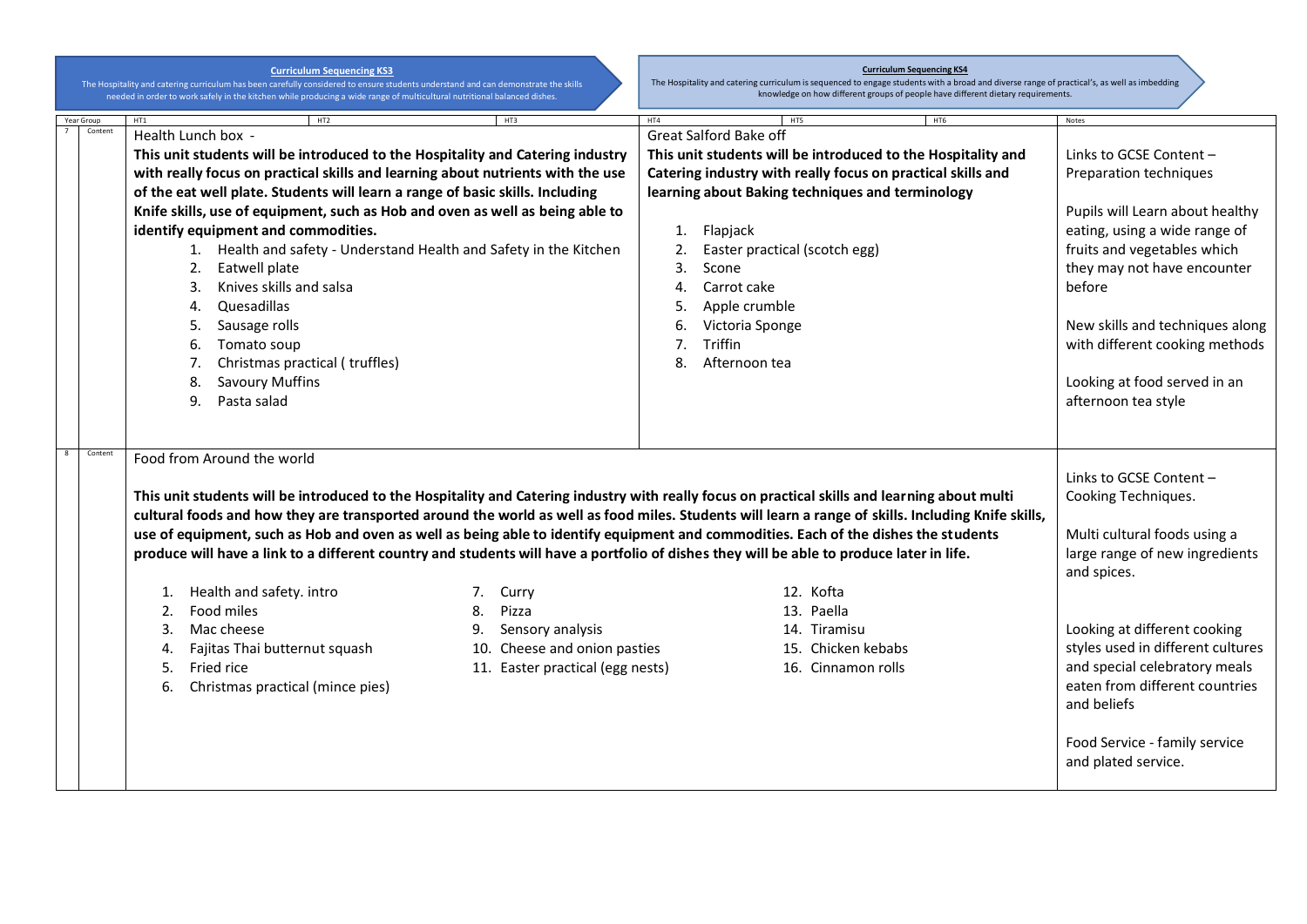| $\overline{q}$ | Content | Restaurants                                                                                                                                                                                                                                                                                     |                                                                                                       |                                          |                                  |                                        |                             |                                 |  |
|----------------|---------|-------------------------------------------------------------------------------------------------------------------------------------------------------------------------------------------------------------------------------------------------------------------------------------------------|-------------------------------------------------------------------------------------------------------|------------------------------------------|----------------------------------|----------------------------------------|-----------------------------|---------------------------------|--|
|                |         | This unit students will be introduced to the Hospitality and Catering industry with really focus on practical skills and learning about food<br>safety and food poisoning. Pupils will also start to understand the different roles within the kitchen. (kitchen brigade) Students will learn a | Looking at special diets from<br>Vegan to lactose                                                     |                                          |                                  |                                        |                             |                                 |  |
|                |         | range of high level skills. Students will recap on prior preparation and cooking skills as well as working on a range of more challenging skills<br>and learn high level knife skills.                                                                                                          | Giving pupils an opportunity to<br>develop a range of dishes they<br>can create for people with deity |                                          |                                  |                                        |                             |                                 |  |
|                |         |                                                                                                                                                                                                                                                                                                 | requirements.                                                                                         |                                          |                                  |                                        |                             |                                 |  |
|                |         | Christmas practical (chocolate log)<br>7.<br>Chickpea & spinach Curry<br>1. Health and safety. 4 C's<br>13. Fish and chips<br>8.                                                                                                                                                                |                                                                                                       |                                          |                                  |                                        |                             |                                 |  |
|                |         | Food poisoning<br>2.                                                                                                                                                                                                                                                                            | 9.                                                                                                    | <b>Meatball Sub</b>                      |                                  | 14. Steamed dumplings                  |                             | Understand Food Poisoning and   |  |
|                |         | Vegetable minestrone soup<br>10. Kitchen brigade<br>3.                                                                                                                                                                                                                                          |                                                                                                       |                                          |                                  | 15. Bread crumb chicken burger         | how they can stop this from |                                 |  |
|                |         | Burrito + guacamole<br>4.                                                                                                                                                                                                                                                                       |                                                                                                       | 11. Cottage pie                          |                                  | 16. Roasted peri peri chicken couscous |                             | occurring.                      |  |
|                |         | Chow mien<br>5.                                                                                                                                                                                                                                                                                 |                                                                                                       | 12. Easter practical (crème egg brownie) |                                  | salad<br>17. Breakfast wrap            |                             |                                 |  |
|                |         | Mushroom risotto<br>6.                                                                                                                                                                                                                                                                          |                                                                                                       |                                          |                                  |                                        |                             |                                 |  |
|                |         |                                                                                                                                                                                                                                                                                                 |                                                                                                       |                                          |                                  | 18. Pastel de nata                     |                             |                                 |  |
| $\Omega$       | Content | Unit 1 LO1: Understand                                                                                                                                                                                                                                                                          | Unit 1 LO2: Understand                                                                                | <b>Unit 1 LO3:</b>                       | Unit 1 LO4 - Know                | Unit 1 LO5: Be able                    | <b>Revision and</b>         |                                 |  |
|                |         | the environment in which                                                                                                                                                                                                                                                                        | how Hospitality and                                                                                   | <b>Understand how</b>                    | how food can                     | to propose a                           | <b>Exams</b>                | The applied purpose of the unit |  |
|                |         | hospitality and catering                                                                                                                                                                                                                                                                        | catering providers                                                                                    | <b>Hospitality and</b>                   | cause ill health                 | hospitality and                        |                             | is for learners to use their    |  |
|                |         | providers operate.                                                                                                                                                                                                                                                                              | operate.                                                                                              | catering provision                       |                                  | catering provision                     |                             | knowledge and understanding     |  |
|                |         |                                                                                                                                                                                                                                                                                                 |                                                                                                       | meets health and                         | Candidates should                | to meet specific                       |                             | of the hospitality and catering |  |
|                |         | Gain an understanding of                                                                                                                                                                                                                                                                        | AC2.1 describe the                                                                                    | safety                                   | be aware of and be               | requirements.                          |                             | industry in order to propose    |  |
|                |         | the different types of                                                                                                                                                                                                                                                                          | operation of the kitchen                                                                              | requirements                             | able to analyse,                 |                                        |                             | new hospitality and catering    |  |
|                |         | establishments and the                                                                                                                                                                                                                                                                          | AC2.2 describe the                                                                                    |                                          | identify explain or<br>describe: | AC5.1 review                           |                             | provision to meet specific      |  |
|                |         | types of foods that the<br>produce for customers.                                                                                                                                                                                                                                               | operation of front of<br>house                                                                        | AC3.1 describe<br>personal safety        | • food-related                   | options for<br>hospitality and         |                             | needs.                          |  |
|                |         | • describe the structure                                                                                                                                                                                                                                                                        | AC2.3 explain how                                                                                     | responsibilities in                      | causes of ill health             | catering provision                     |                             | Looking at different styles of  |  |
|                |         | of the hospitality and                                                                                                                                                                                                                                                                          | hospitality and catering                                                                              | the workplace                            | • common types of                | AC5.2 recommend                        |                             | hospitality and Catering        |  |
|                |         | catering industry                                                                                                                                                                                                                                                                               | provision meet customer                                                                               | AC3.2 identify risks                     | food poisoning                   | options for                            |                             | establishments. Understand      |  |
|                |         | • be aware of and be able                                                                                                                                                                                                                                                                       | requirements                                                                                          | to personal safety                       | • symptoms of food               | hospitality                            |                             | about different style of food   |  |
|                |         | to describe the job roles                                                                                                                                                                                                                                                                       |                                                                                                       | in hospitality and                       | induced ill health               | provision                              |                             | service                         |  |
|                |         | and working conditions.                                                                                                                                                                                                                                                                         |                                                                                                       | catering                                 | • food safety                    |                                        |                             |                                 |  |
|                |         | • explain the factors                                                                                                                                                                                                                                                                           |                                                                                                       | AC3.3 recommend                          | hazards in different             |                                        |                             | Roles and responsibilities      |  |
|                |         | affecting the success of                                                                                                                                                                                                                                                                        |                                                                                                       | personal safety                          | situations                       |                                        |                             | within the hospitality and      |  |
|                |         | providers                                                                                                                                                                                                                                                                                       |                                                                                                       | control measures                         | • risks to food                  |                                        |                             | catering industry               |  |
|                |         |                                                                                                                                                                                                                                                                                                 |                                                                                                       | for hospitality and                      | safety                           |                                        |                             |                                 |  |
|                |         |                                                                                                                                                                                                                                                                                                 |                                                                                                       | catering provision                       | • control measures               |                                        |                             |                                 |  |
|                |         |                                                                                                                                                                                                                                                                                                 |                                                                                                       |                                          | • food safety                    |                                        |                             |                                 |  |
|                |         |                                                                                                                                                                                                                                                                                                 |                                                                                                       |                                          | regulations                      |                                        |                             |                                 |  |
| $\frac{S}{4}$  | Content |                                                                                                                                                                                                                                                                                                 | Unit 2 LO3 Be able to cook dishes. Developing and improving skills learnt at KS3.                     |                                          |                                  |                                        |                             |                                 |  |
|                |         | Basic skills would be taught this first term: • knife skills e.g. soups, salads, vegetable cuts • methods of cake making • yeast doughs • pastry                                                                                                                                                |                                                                                                       |                                          |                                  |                                        |                             |                                 |  |
|                |         | making • sauces With emphasis on food safety and hygiene                                                                                                                                                                                                                                        |                                                                                                       |                                          |                                  |                                        |                             |                                 |  |
|                |         | Producing dishes using a range of commodities: • meat • fish • poultry • eggs • dairy • vegetarian alternatives                                                                                                                                                                                 |                                                                                                       |                                          |                                  |                                        |                             |                                 |  |